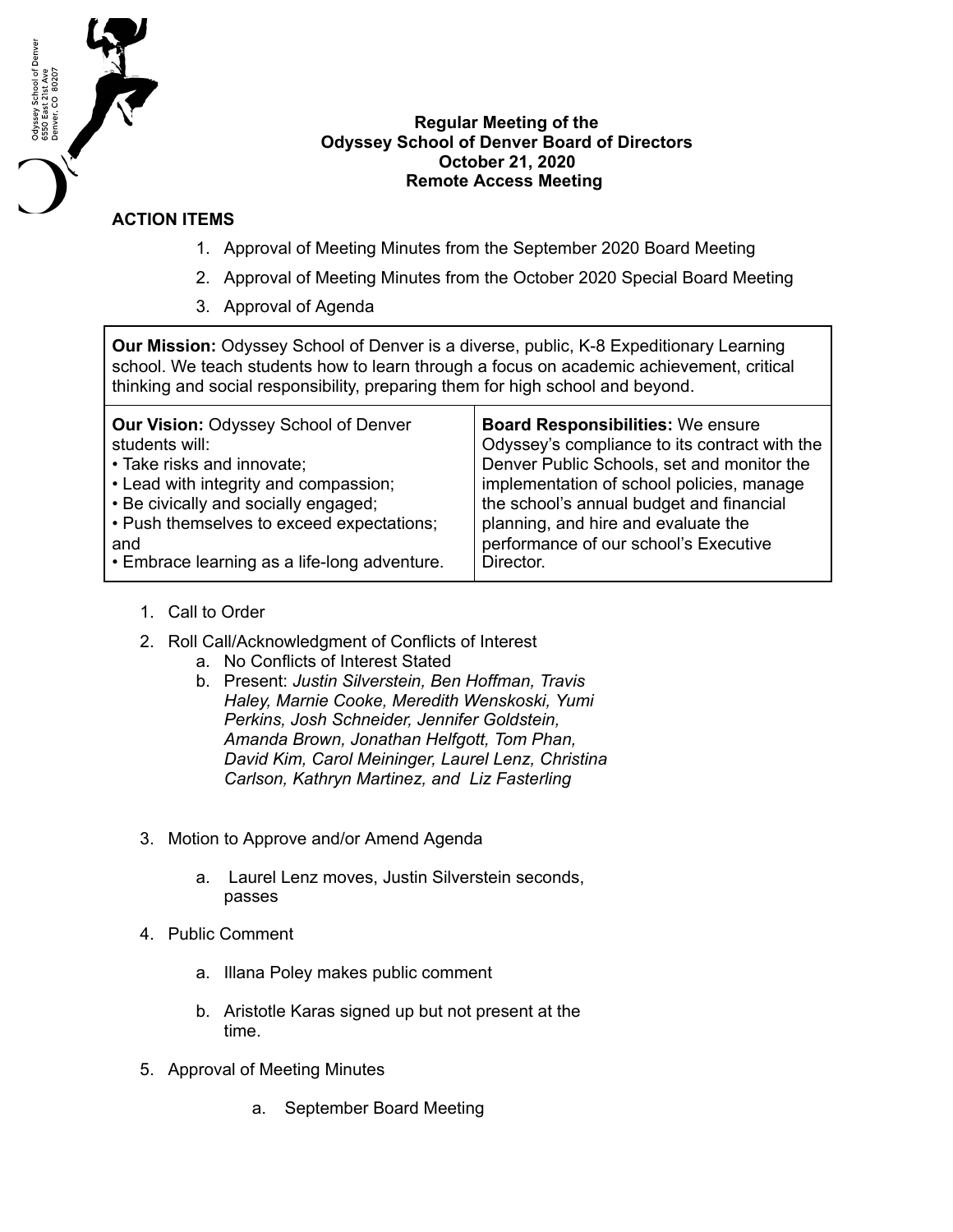

- i. Ben Hoffman moves, Josh Schneider Seconds, passes.
- b. October 2020 Special Board Meeting
	- i. David Kim moves, Justin Silverstein seconds, passes.
- 6. ED Update
	- a. Return to School
		- i. Reviewed reasoning around RTS, Applied advice from Denver Health and CDPHE.
- 7. Finance Update
	- a. Projected change in fund balance is about -\$101,500
		- i. This increase is mostly due to costs related to Highline Academy.
		- ii. Starting in January, Odyssey will fully staff remote learning options and discontinue partnership with Highline.
- 8. ED Search
	- a. Presented on the progress that has been made and next steps. There will be a strong focus on equity.
- 9. General Updates
- 10. Executive Session under Colorado Revised Statutes Section 24-6-402(4)(e)(I), specifically, to review and discuss personnel.
	- a. Justin Silverstein moves and invites Marnie Cooke, Jen Goldstein seconds, passes: executive session 5:14pm-5:43pm.
	- b. Jonathan Helfgott moves to end executive session, Justin Silverstein seconds, passes.
- 11. Adjournment
	- a. Prior to adjournment Aristotle Karas wished to make a public comment. Since we were no longer in the public comment portion of our approved agenda, we encouraged him to communicate through email or make a comment at the next meeting.
	- b. Justin Silverstein moves, Tom Phan seconds, passes.

11/30/20